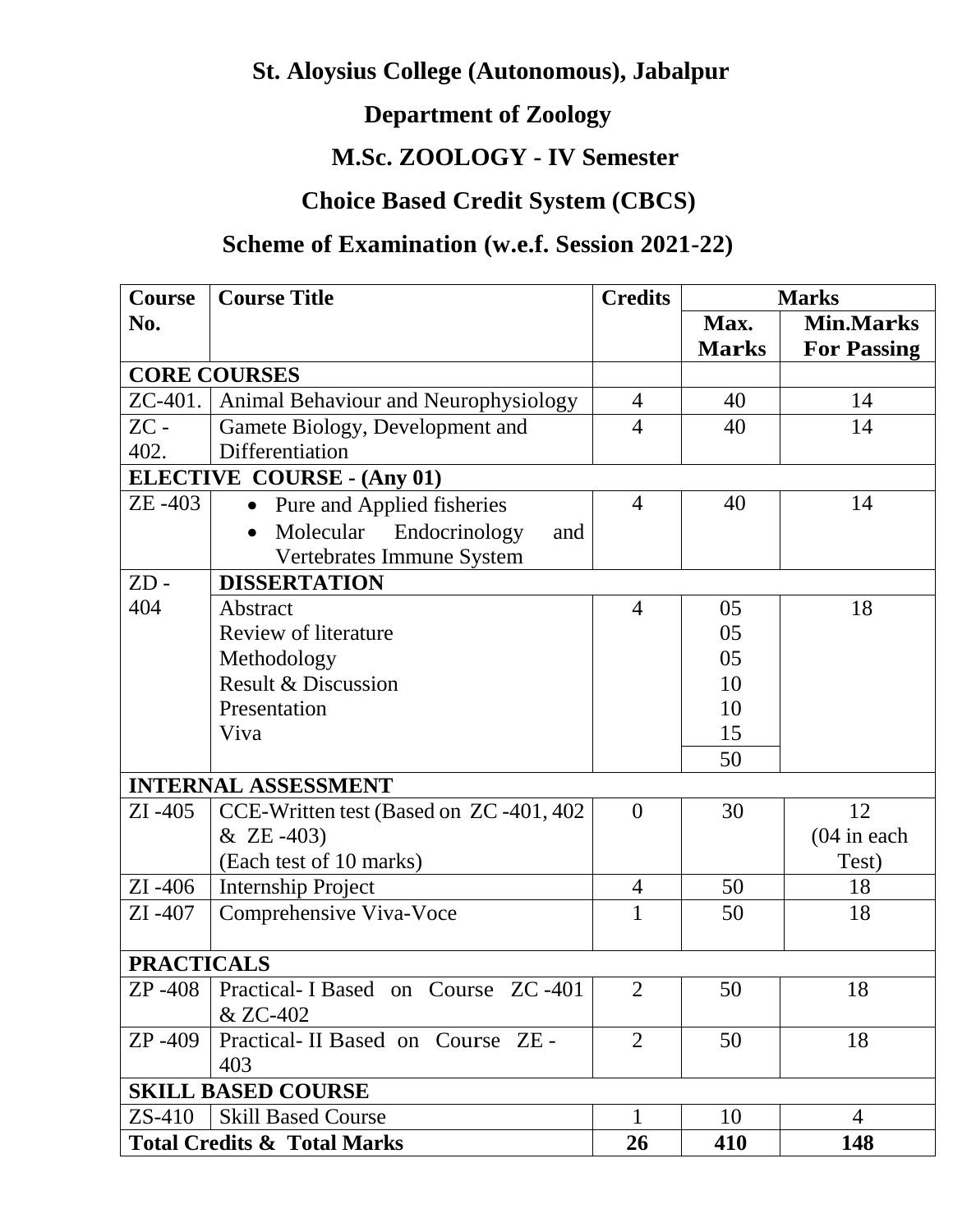## **Session 2021-22**

## **CORE COURSE**

# **Paper I-** A**nimal Behaviour and Neurophysiology Max.M.-40**

| Unit-1 | 1.Introduction:                                                                         |  |  |  |
|--------|-----------------------------------------------------------------------------------------|--|--|--|
|        | Ethology as a branch of biology.                                                        |  |  |  |
|        | Animal psychology, classification of behavioral patterns, analysis of behavior          |  |  |  |
|        | (ethogram)                                                                              |  |  |  |
|        | 2. Reflexes and complex behaviour.                                                      |  |  |  |
|        | 3. Perception of the environment wsr mechanical, electrical, chemical, olfactory,       |  |  |  |
|        | auditory and visual receptors.                                                          |  |  |  |
|        | 4. Evolution of proximate and ultimate causation wsr inheritance of behavior            |  |  |  |
|        | and relationships.                                                                      |  |  |  |
|        |                                                                                         |  |  |  |
| Unit-2 | Neural and hormonal control of behaviour.<br>1.                                         |  |  |  |
|        | Genetic and environmental components in the development of behaviour.<br>2.             |  |  |  |
|        | Motivation: Drive, timing and interaction of drives, physiological basis of<br>3.       |  |  |  |
|        | motivation, Hormones and motivation.                                                    |  |  |  |
|        | Types of Communication: Chemical, visual, light, audio communication and<br>4.          |  |  |  |
|        | sonotaxonomy wsr bird call.                                                             |  |  |  |
|        | 5. Evolution of language (primates).                                                    |  |  |  |
|        | Bioluminescence and Colouration in fishes<br>6                                          |  |  |  |
| Unit-3 | 1. Ecological aspects of behaviour: Habitat selection, food selection,                  |  |  |  |
|        | Optimal foraging theory, anti-predator defenses, homing territoriality, dispersal, host |  |  |  |
|        | parasite relations.                                                                     |  |  |  |
|        | 2. Biological rhythms: Circadian and circannual rhythms, orientation and navigation,    |  |  |  |
|        | migration of fishes, turtles and birds.                                                 |  |  |  |
|        | 3. Learning and memory: Associative learning wsr conditioning, habituation, insight     |  |  |  |
|        | learning and reasoning                                                                  |  |  |  |
|        | 4. Memory –Basic concept and types                                                      |  |  |  |
|        |                                                                                         |  |  |  |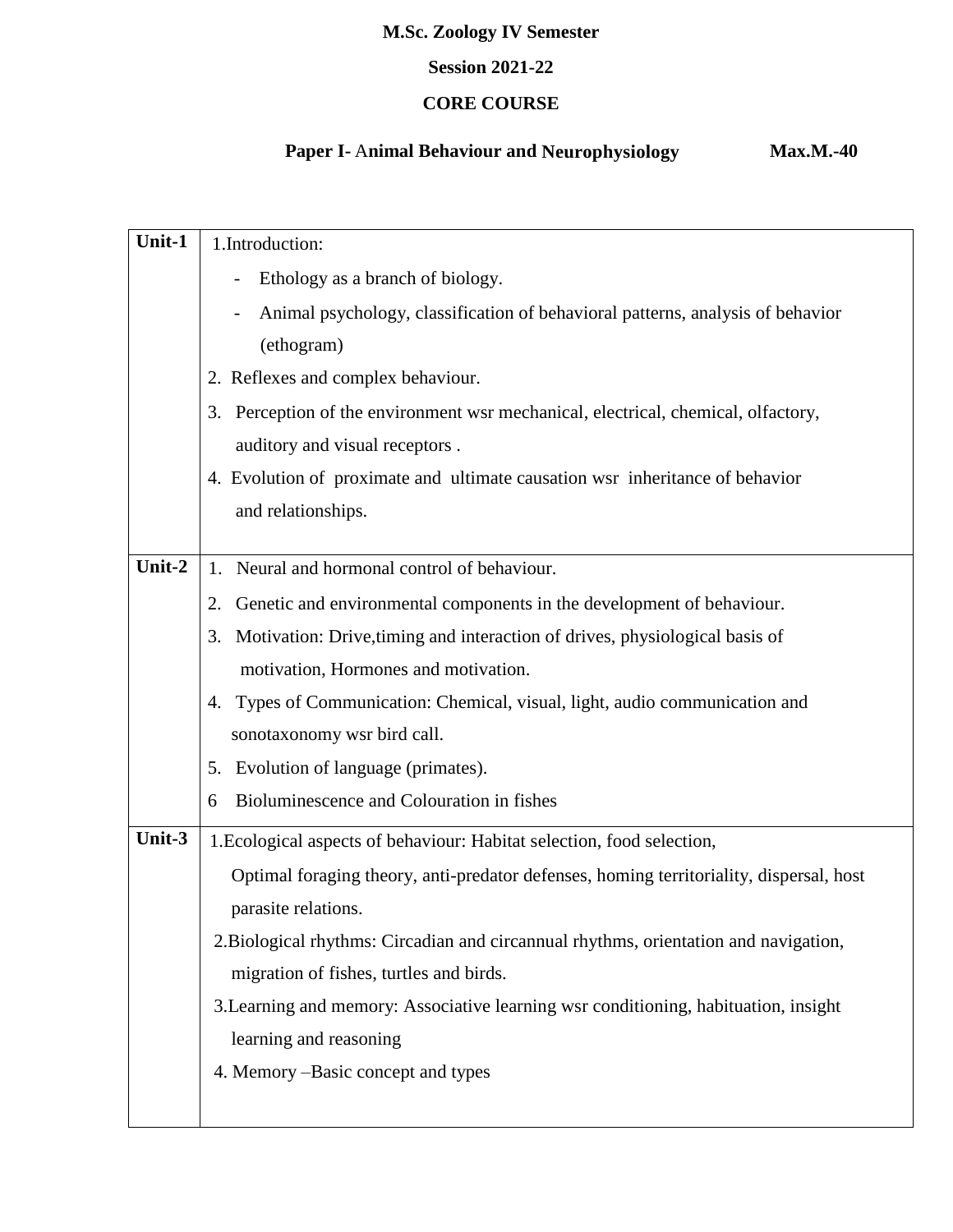| 1. Reproductive behaviour. Evolution of sex and reproductive                          |  |  |
|---------------------------------------------------------------------------------------|--|--|
| strategies, mating systems, courtship, sexual selection., Parental care in Animals.   |  |  |
| 2. Social behaviour. Aggregations, Schooling in fishes, Flocking in birds, Herding in |  |  |
| mammals, Group selection,                                                             |  |  |
|                                                                                       |  |  |
|                                                                                       |  |  |
|                                                                                       |  |  |
|                                                                                       |  |  |
|                                                                                       |  |  |
|                                                                                       |  |  |
|                                                                                       |  |  |
|                                                                                       |  |  |
|                                                                                       |  |  |
|                                                                                       |  |  |
|                                                                                       |  |  |
|                                                                                       |  |  |

#### **Suggested Readings**-

1.Eibl-Eibesfeldt, I.Ethlogy.The biology of Behaviour.Holt, Rineheart &

Winston, NewYork.

2.Gould, J.L. The mechanismand Evolution of Behaviour.

3.Kerbs,J.R.and N.B.davies:Behaviourable Ecology.Blackwell,Oxford, U.K.

4.Hinde, R.A. Animnal Behaviour: A Synthesis of Ethology and

Comparative Psychology. McGrawHill, NewYork.

5 Alcock, J. AnimalBehaviour :An Evolutionary approach.Sinauer

Assoc.Sunderland, Massachsets,USA.

6.Bradbury, J.W. and S.L. Vehrencamp. Principles of Animal

Communication.Sinauer Assoc.Sunderland,Massachsets,USA.

 7 Aubrey Manning. An introduction to Animal Behavior Cambridge University Press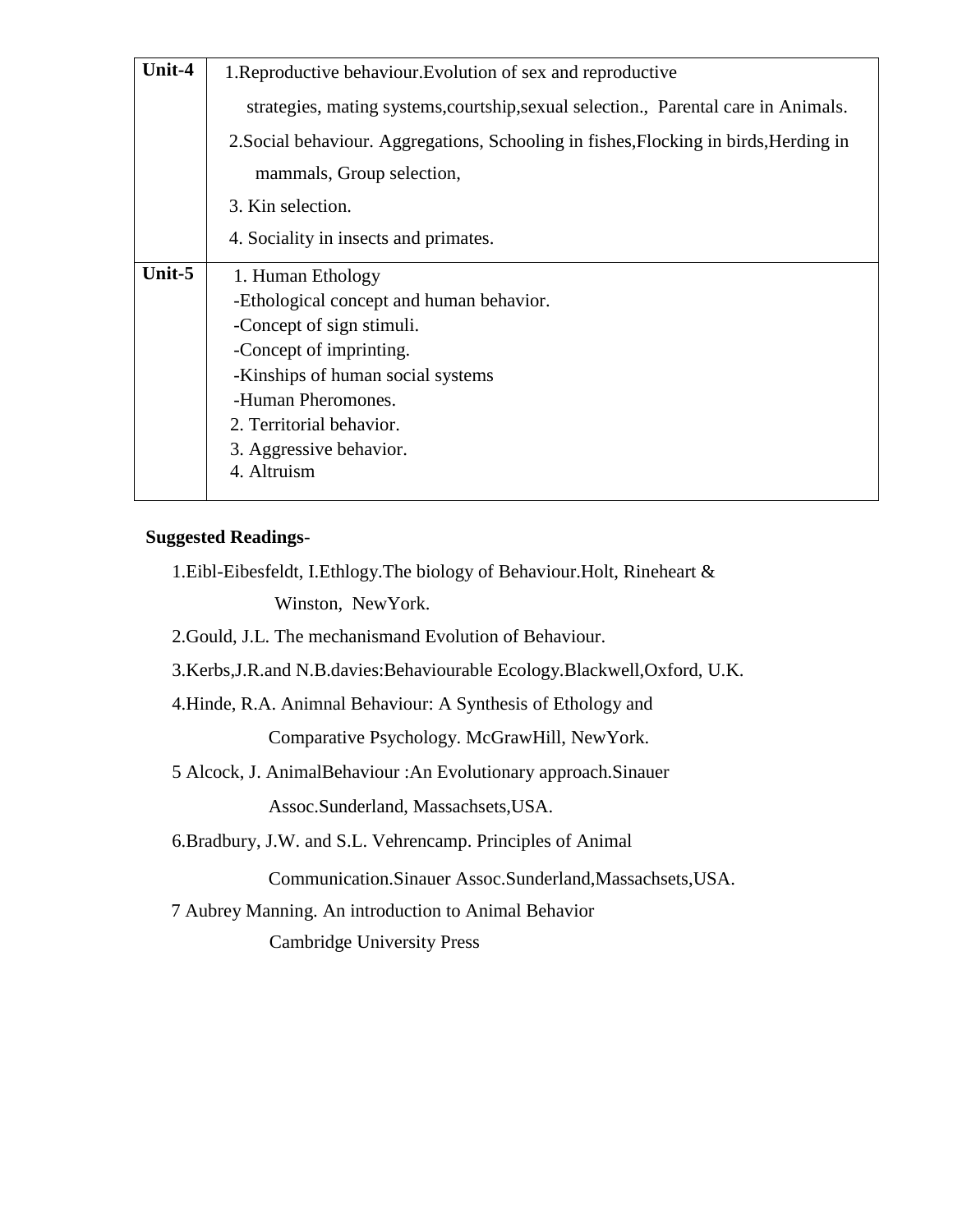#### **Session 2021-22**

### **CORE COURSE**

# **Paper-II - Gamete Biology, Development and Differentiation M.M-40**

| Unit-1 |                                                                                               |  |  |
|--------|-----------------------------------------------------------------------------------------------|--|--|
|        | Differentiation of gonads in mammals and its genetic basis.<br>1.<br>2.                       |  |  |
|        | Spermatogenesis: Morphological basis in rodents.                                              |  |  |
|        | Gamete specific gene expression and genomics                                                  |  |  |
|        | Biochemistry of Semen: Semen composition and formation, assessment of sperm                   |  |  |
|        | function.                                                                                     |  |  |
|        | 5.<br>Fertilization: Prefertilization events biochemistry of fertilization post fertilization |  |  |
|        | events.                                                                                       |  |  |
| Unit-2 | Ovarian follicular growth and differentiation: morphology, endocrinology,<br>1.               |  |  |
|        | molecular biology of oogenesis                                                                |  |  |
|        | 2.<br>Vitellogenesis in Amphibia.                                                             |  |  |
|        | 3.<br>Hormonal regulation of ovulation and ovum transport in mammals.                         |  |  |
|        | Multiple ovulation and embryo transfer technology wsr in vitro oocyte<br>4.                   |  |  |
|        | maturation, superovulation and elementary idea of IVF.                                        |  |  |
| Unit-3 | Hormonal regulation of pregnancy and parturition.<br>1.                                       |  |  |
|        | Hormonal regulation of development of mammary gland and lactation.<br>2.                      |  |  |
|        | Endocrinology and Physiology of placenta.<br>3.                                               |  |  |
|        | Cryopreservation of Gametes and Embryo.<br>4.                                                 |  |  |
|        | 5<br>Teratological effects of Xenobiotic on gametes.                                          |  |  |
|        | Melanogenesis.<br>6                                                                           |  |  |
| Unit-4 | Cell commitment and differentiation.<br>1.                                                    |  |  |
|        | Germ cell determinants and germ cell migration.<br>2                                          |  |  |
|        | Early development of fish upto gastrulation<br>3                                              |  |  |
|        | Types of morphogenetic movements in Frog.<br>4                                                |  |  |
|        | Concept of totipotency and pleuripotency.<br>5                                                |  |  |
|        | Competence and Induction, primary and secondary inducers.<br>6                                |  |  |
|        | Primary neurulation.<br>7                                                                     |  |  |
|        |                                                                                               |  |  |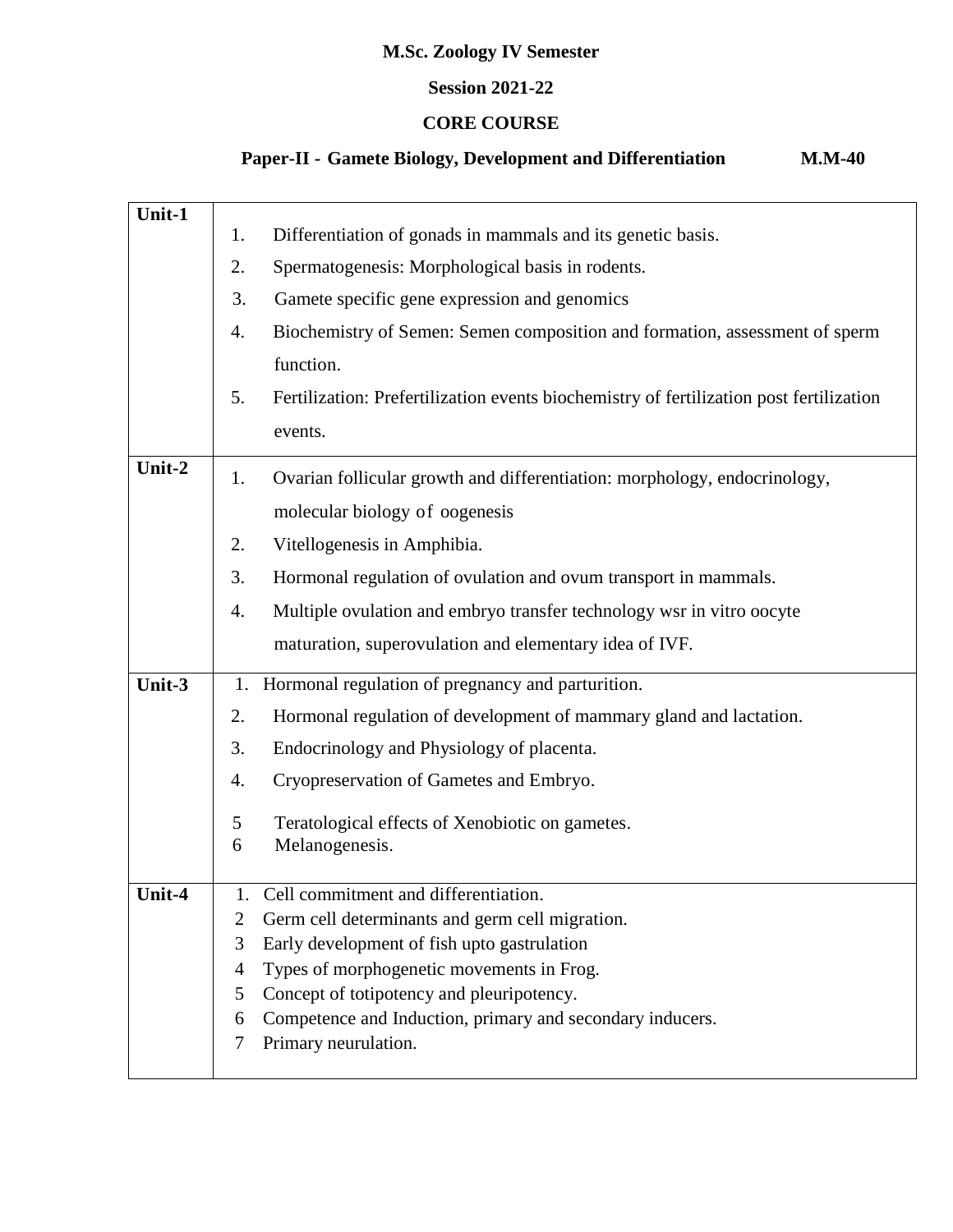| Unit-5 |    | Stem cell concept: Potency definition of stem cells, Embryonic and adult stem cell. |
|--------|----|-------------------------------------------------------------------------------------|
|        |    | Adult stem cell niches.                                                             |
|        | 3. | Mesenchymal stem cells.                                                             |
|        | 4. | Epidermal stem cell culture.                                                        |
|        | 5. | Connective tissue cell family                                                       |
|        | 6. | Haemopoietic stem cells: Blood cells formation,                                     |
|        |    | Stem cell disorders.                                                                |
|        |    |                                                                                     |

### **SuggestedReading:**

- 1. Long J.A.EvanH.M.1922: The oestrous cycle in the Rat and its associated phenomenon.
- 2. Nalbandou.A.C.–Reproductive physiology
- 3. PrakashA.S.1965-66Marshall's,Physiology Reproduction(3Vol.)
- 4. Gilbert,S.F.Developmenal Biology,SinauerAssociated Inc.Massachulsetts.
- 5. EthanBier,the cold Spring.The cold spring Harbor laboratory Press,NewYork.
- 6. BalinskyB.I.Introduction to Embryology sanders,Phliedelphia.
- 7. Berril N.J.and Karp.G.Development Biology.McGrawHill NewYork.
- 8. Davidson,E.H.Gene Activity During Early Development.Academic Press,New York.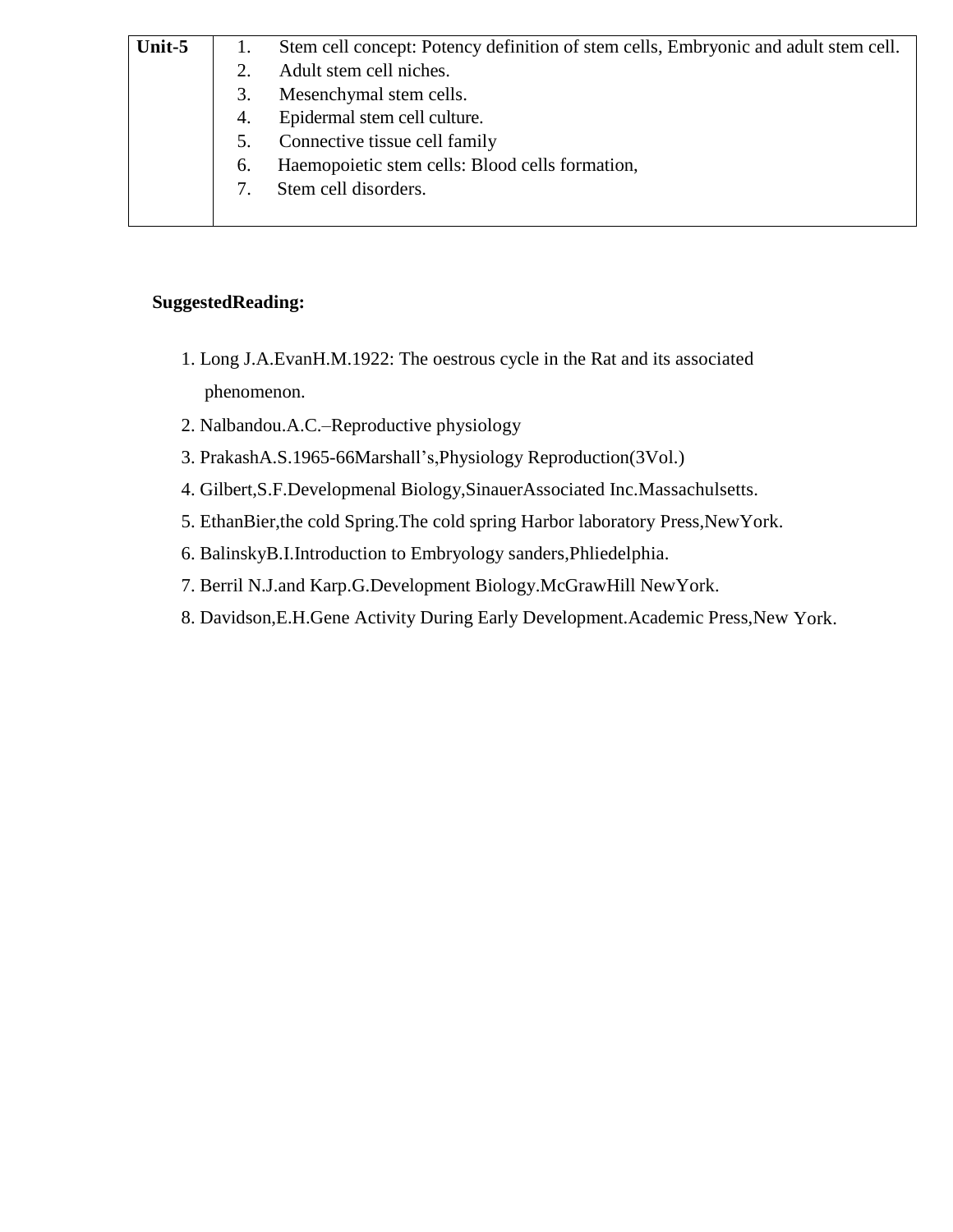## **Session 2021-22**

## **ELECTIVE COURSE**

# **Paper III: Pure and Applied fisheries**

#### **Max M.: 40**

| Unit-1                     | 1. | Origin and outline of evolution of fishes                               |
|----------------------------|----|-------------------------------------------------------------------------|
|                            | 2. | Classification of fishes as proposed by Berg                            |
|                            | 3. | Structure of fish integument, development of placoid scale and          |
|                            |    | types of Scales.                                                        |
|                            | 4. | Growth studies wsr Age determination in fishes.                         |
|                            | 5. | Elementary idea of morphometric and meristic characters of fishes.      |
|                            | 6. | Locomotion in fishes                                                    |
|                            |    |                                                                         |
| Unit-2                     | 1. | Alimentary canal and digestion in Elasmobranch [Scoliodon] and teleost  |
|                            |    | fish [Clarias].                                                         |
|                            | 2. | Accessory respiratory organs wsr in Clarias, Anabas and Heteropneustes. |
|                            | 3. | Air bladder, Weberian ossicles and their functions.                     |
|                            | 4. | Structure of heart and arrangement of blood vessels in gills.           |
|                            | 5. | Excretion and Osmoregulation.                                           |
| Unit-3                     | 1. | Nervous system in fishes.                                               |
|                            | 2. | Venomous fishes.                                                        |
|                            | 3. | Deep sea adaptations in fishes.                                         |
|                            | 4. | Hill stream adaptations in fishes.                                      |
|                            | 5. | Migration in fishes                                                     |
|                            |    |                                                                         |
|                            | 6. | Sexual cycle and fecundity of fishes                                    |
| Unit-4                     | 1. | Collection of fish seed from natural resources.                         |
|                            | 2. | Dry and Wet Bundh breeding of carps.                                    |
|                            | 3. | Method of Hypophysation.                                                |
|                            | 4. | Importance of genetic engineering in fishes with examples.              |
|                            | 5. | Quarantine measures- Fish quarantine procedure.                         |
|                            | 6. | Basic varieties of fish feed.                                           |
| Unit-5                     | 1. | Management of Hatcheries, Nurseries and Rearing Pond.                   |
|                            | 2. | Management of stocking ponds.                                           |
|                            | 3. | Common aquatic weeds and control.                                       |
|                            | 4. | Methods of fish preservation.                                           |
|                            | 5. | By product of fishes.                                                   |
|                            |    |                                                                         |
|                            | 6. | Transport of live fish & fish seeds.                                    |
|                            | 7. | Marketing of fishes in India.                                           |
| <b>Suggested Readings:</b> |    |                                                                         |
| 1. C.B.L.Shrivastava       |    | Fishes of India                                                         |
| 2. Jhingaran               |    | Fish and fisheries of India                                             |
| 3. S.S.Khanna              |    | An Introduction to fishes                                               |
| 4. R.S.Rath                |    | Fresh waterAquaculture                                                  |
| 5. Gopalji Shrivastava     |    | Fishes of U.P.& Bihar                                                   |
| 6. H.D.Kumar               |    | Sustanibility & Management of Aquaculture Fisheries                     |
| 7. A.J.K.Mainan            |    | Identification of fishes                                                |
| 8. R.Sanatam               |    | A Manual of freshwater Aquaculture                                      |
| 9. S.K. Gupta              |    | Fish & Fisheries                                                        |
| 10.P.D.Pandey              |    | Fish & Fisheries                                                        |
| 11.K.P.Vishwas             |    | Fish & Fisheries                                                        |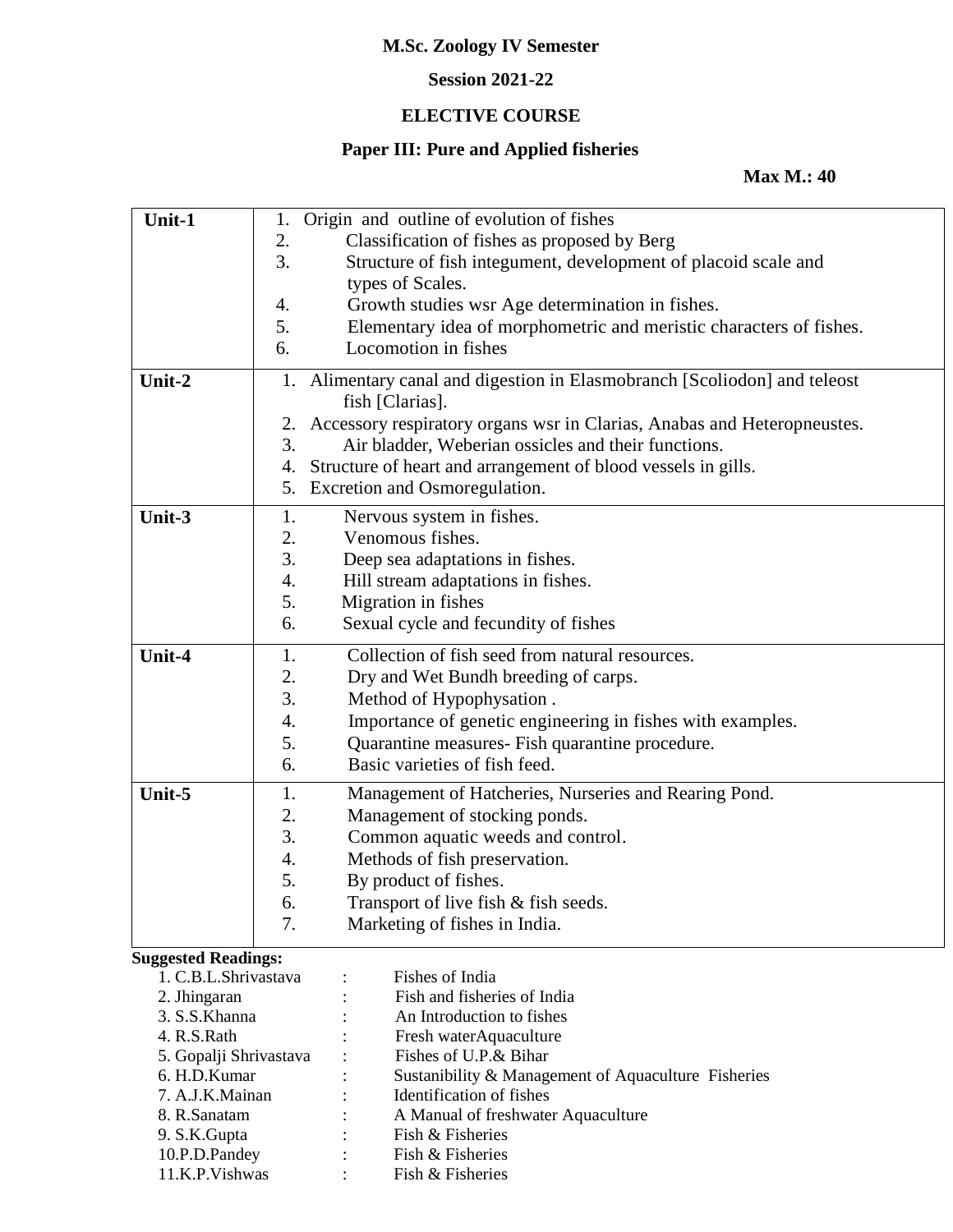#### **Session 2021-22**

#### **ELECTIVE COURSE**

#### **Paper III: Molecular Endocrinology and Vertebrates Immune System**

 **Max M. : 40**

| Unit-1 | Chemical nature of hormones.<br>1.                                        |  |
|--------|---------------------------------------------------------------------------|--|
|        | 2. Mechanism of hormone action.                                           |  |
|        | Regulation of $T_3 \& T_4$ hormone concentration in blood<br>3.           |  |
|        | Hormonal Control of Gene Expression wsr Glucocorticoid<br>4.              |  |
|        | Eicosanoids and their hormone action.<br>5.                               |  |
| Unit-2 | Bioassay of Androgen wsr androgen doping<br>1.                            |  |
|        | Hormonal regulation of energy metabolism.<br>2.                           |  |
|        | Hormone receptor antagonist and antihormone therapy<br>3.                 |  |
|        | Hypothalamic nuclei and their physiological function.<br>4.               |  |
|        | Extraction of Gonadotropin from urine<br>5.                               |  |
|        |                                                                           |  |
| Unit-3 | 1. Tissues of Immune system- Primary lymphoid organs (Thymus), Secondary  |  |
|        | lymphoid organs (Spleen).                                                 |  |
|        | Immune cells wsr lymphocytes , macrophages and natural killer cells<br>2. |  |
|        | 3. Antigen processing and presentation                                    |  |
|        | 4. B-cell and T-cell receptor                                             |  |
|        | B-cell and T-cell activation.<br>5.                                       |  |
| Unit-4 | Structure and types of Immunoglobulin<br>1.                               |  |
|        | 2. Gene model for Immunoglobulin gene structure wsr Two Gene Model of     |  |
|        | Dreyer and Bennett                                                        |  |
|        | Autoimmune diseases wsr autoimmune haemolyticanaemia<br>3.                |  |
|        | Antibody dependent cytotoxic reaction.<br>4.                              |  |
|        | Delayed type cell mediated hypersensitivity type IV reaction.<br>5.       |  |
| Unit-5 | 1. Immunodiagnostics with special reference to $-$                        |  |
|        | a) Immunostaining wsr Immunohistochemistry                                |  |
|        | Immunoblotting / western blot<br>b)                                       |  |
|        | Immunochromatography.<br>c)                                               |  |
|        | 2. Immunization.                                                          |  |
|        |                                                                           |  |

#### **Suggested Readings:**

- 1. Principles of Anatomy and *Physiology*, Gerard J. *Tortora*,
- 2. Benjamin Lewim Genes VII/ VIII, oxford University press.
- 3. Lodishetal- Molecular Cell Biology.
- 4. Zarrow, M.X., Yochin J.M. and Machrthy, J.L. ExperimentalEndocrinology.
- 5. Chatterji C.C.- Human Physiology (Vol- II).
- 6. Bentley, P.J. Comparative Vertebrate endocrinology.
- 7. Hadley Mac. E.- Endocrinology.
- 8. Chinoy, N.J. Rao, M.V., Desarai, K.J. and High land, H.N. Essential techniques in reproductively physiology and Endocrinology.
- 9. Norris, D.O. Vertebrate Endocrinology.
- 10. Kuby, Immunology, W.H. Freeman, U.S.A.
- 11. W. Paul. Fundamentals of Immunology.
- 12. I.M. Roitt. Essential Immunology, ElBS Edition.
- 13. David Randall:Animal Physiology (Eckert's)
- 14. D.P. [Anderson:](https://www.abebooks.com/servlet/SearchResults?an=D.P.%20Anderson&cm_sp=det-_-bdp-_-author) Text Book of Fish Immunology.
- 15. Joshi & Osamo : Immunology & Serology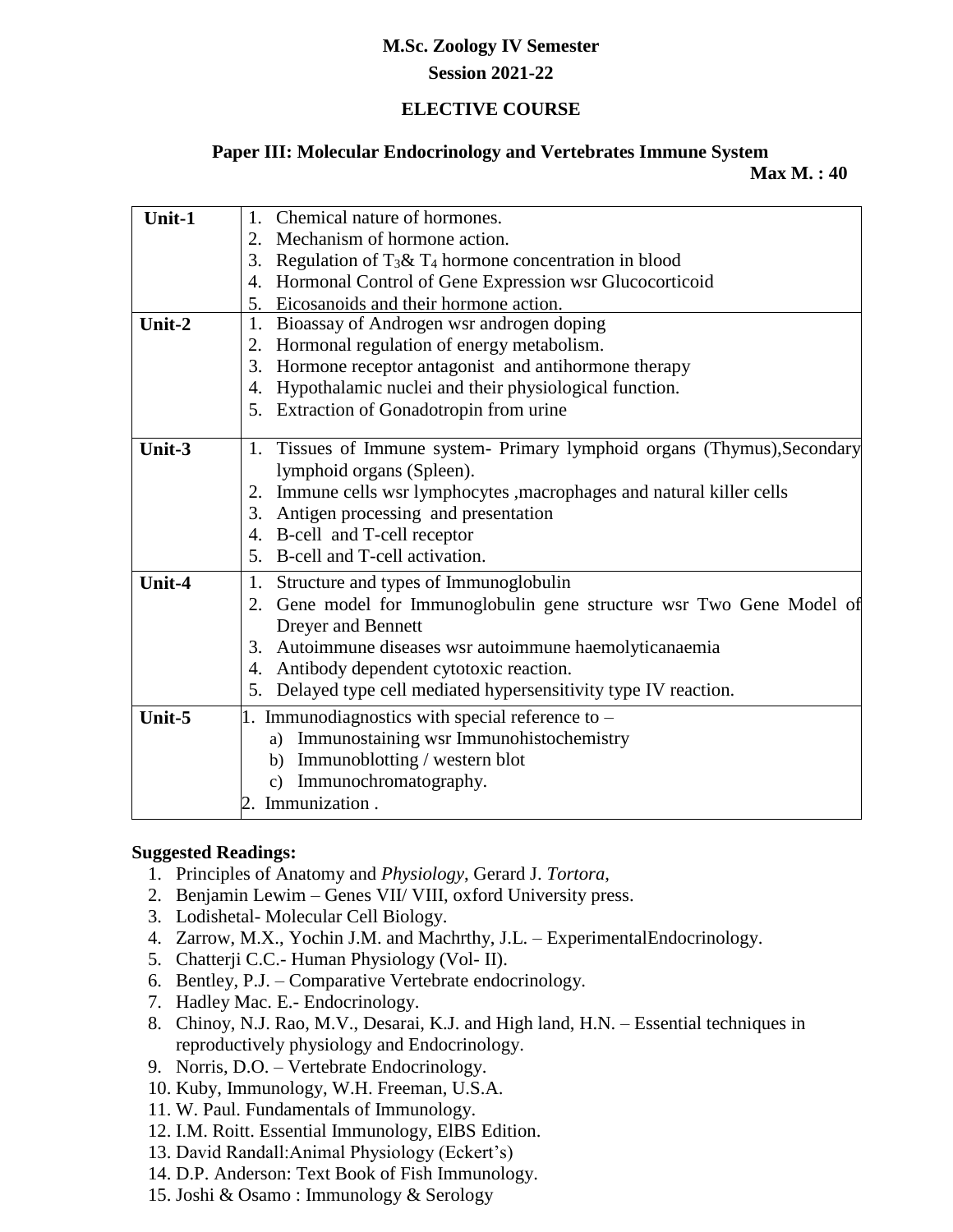#### **Session 2021-22**

### **Practical-I**

### **(Based on Core Courses: Paper I & II)**

#### **1. Exercise on Animal behavior**

- a) Taxes Hydrotaxis ,Chemotaxis ,Geotaxis , Phototaxis
- b) Reflexes
- c) Social behavior
- d) Learning behavior- Trial and error learning using step maze

### **2. Developmental Biology**

- a) Study of embryological slides [Frog & chick ]
- b) Preparation of permanent chick mount
- c) Study of different stages of spermatogenesis(slides of meiosis)
- d) Semen analysis –sperm count and sperm motility

#### **Scheme for Practical Examination**

| 1. | Exercise based on animal behavior       |    |
|----|-----------------------------------------|----|
| 2. | Exercise based on developmental biology | 15 |
| 3. | Practical record / Collection           | 10 |
| 4. | Viva Voce                               |    |
|    |                                         |    |

| Total | 50 Marks |
|-------|----------|
|-------|----------|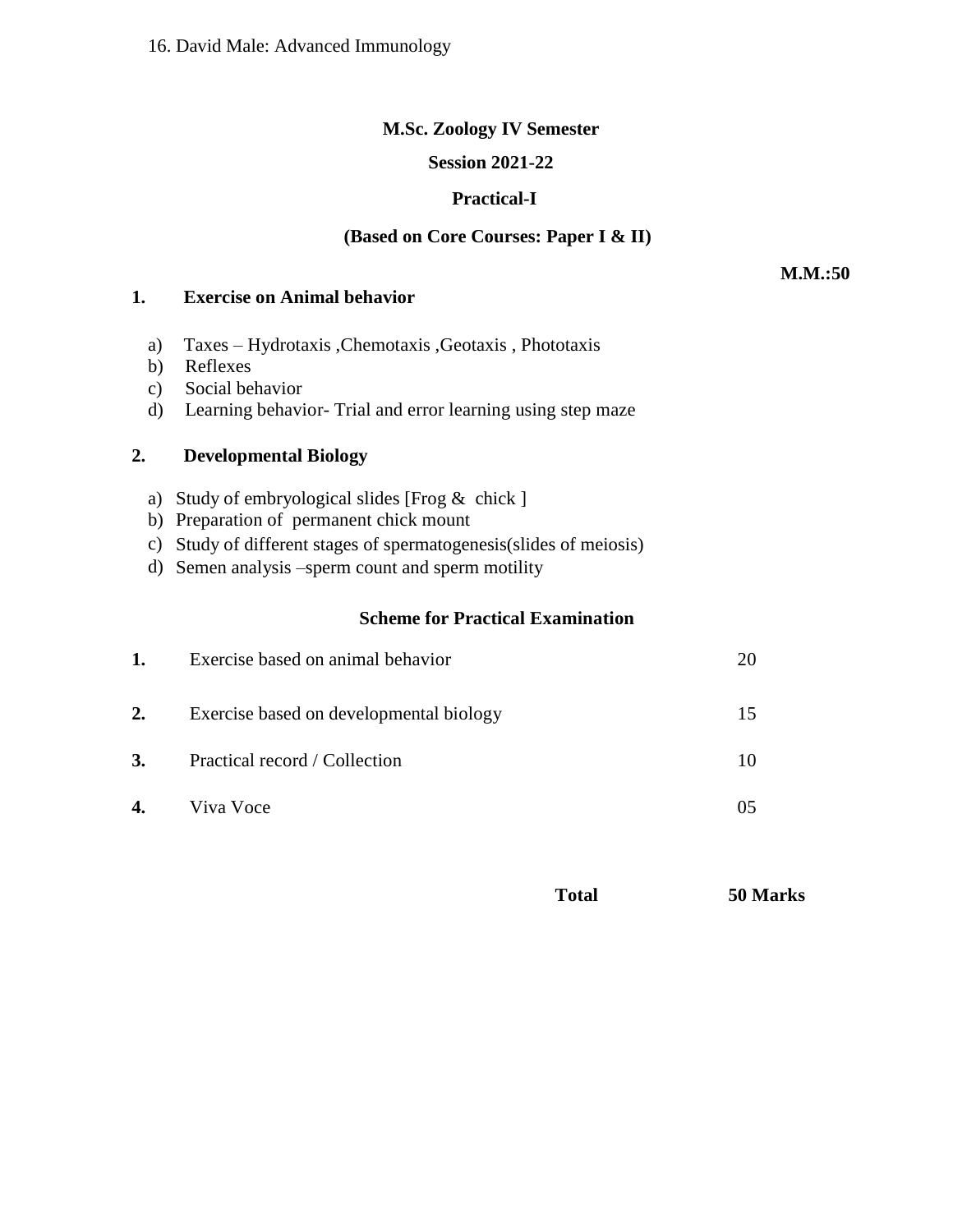#### **Session 2021-22**

#### **Practical-II**

#### **( Based on Elective Course : Paper III )**

- 1. Major dissection Nervous system of Wallago /Labeo,.
- 2. Minor dissection of Weberian Ossicles (Labeo /Wallago).
- 3. Age determination of fish with the help of scales
- 4.Identification of fish (10 fishes)
- 5. Spotting of museum specimen, slides and bones of fishes.
- 6. Viva Voce.
- 7. Practical record & survey of local fish market.

#### **Scheme for Practical Examination**

| Time: 5 hour                                               | M: M 50 |
|------------------------------------------------------------|---------|
| 1. Major dissection Nervous system of Wallago / Labeo.     | 10      |
| 2. Minor dissection of Weberian Ossicles (Labeo /Wallago). | 06      |
| 3. Age determination of fish with the help of scales.      | 05      |
| 4. Identification of fish.                                 | 06      |
| 5. Spotting of museum specimen, slides and bones.          | 08      |
| 6. Viva Voce.                                              | 05      |
| 7. Practical record & survey of local fish market          | 10      |
|                                                            |         |

#### **Total 50**